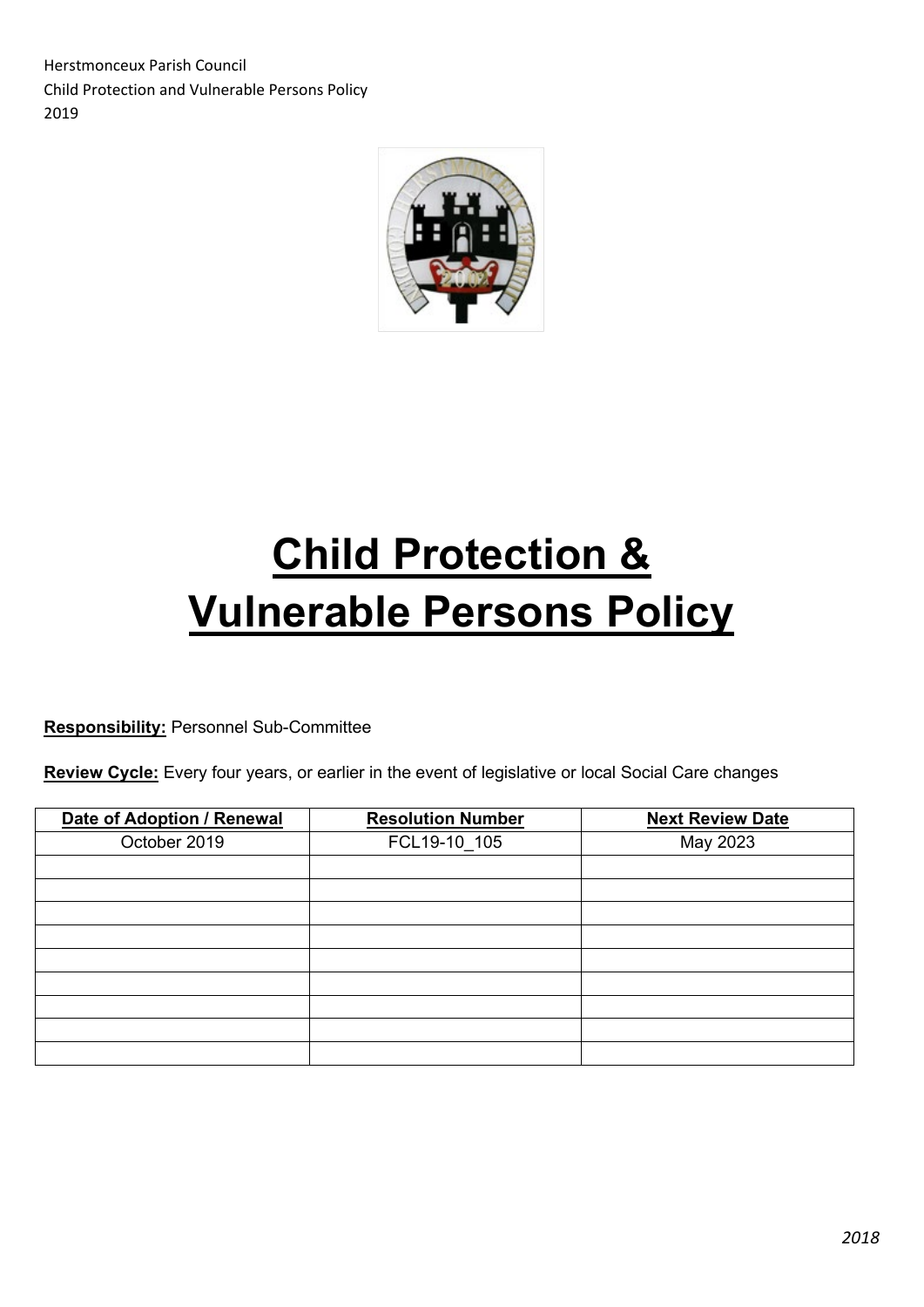Herstmonceux Parish Council Child Protection and Vulnerable Persons Policy 2019

### **1. Introduction**

1.1 Herstmonceux Parish Council is committed to taking all reasonable precautions to safeguard the welfare of children and vulnerable persons they come into contact with. The Parish Council promotes a safeguarding culture and environment.

The Council recognise that abuse can happen anywhere and can be caused by anyone.

#### **2. Safeguarding**

- 2.1 The council will endeavour to safeguard children and vulnerable persons, in that:
	- The welfare of the child and vulnerable adult is paramount
	- All children and vulnerable adults have the right to protection from abuse, neglect and exploitation
	- All suspicions and allegations of abuse, neglect and/or exploitation will be taken seriously and responded to swiftly and appropriately
	- All staff, volunteers and elected members of the council have a responsibility to report concerns

#### **3. Types of Abuse – Children and Vulnerable Persons**

3.1 We recognise the need to be vigilant against any form of ill-treatment or abuse of a child or vulnerable person (sometimes called significant harm). This could involve physical, emotional or sexual abuse or neglect.

#### **4. Making a referral to the Local Authority Children's Social Care team**

- 4.1 In an emergency call 999
- 4.2 If a child is considered to be at **risk of significant harm**, the ESCC Single Point of Advice (SPoA) MUST be contacted on **01323 464222.** Safeguarding concerns must be shared with this team.
- 4.3 Further information can be found at<http://www.eastsussexlscb.org.uk/>
- 4.4 For out of hours (emergency) support outside of normal office hours the Emergency Duty Service will be contacted on 01273 335905/6

### **5. Making a referral to the Local Authority Adult's Safeguarding Board**

- 5.1 In an emergency call 999
- 5.2 If an adult is considered to be at **risk of significant harm,** the Health and Social Care Connect MUST be contacted on **0345 60 80 191 / text 07797 878 111.** 8am to 8pm 7 days a week including Bank holidays
- 5.3 Further information can be found at<https://www.eastsussex.gov.uk/socialcare>